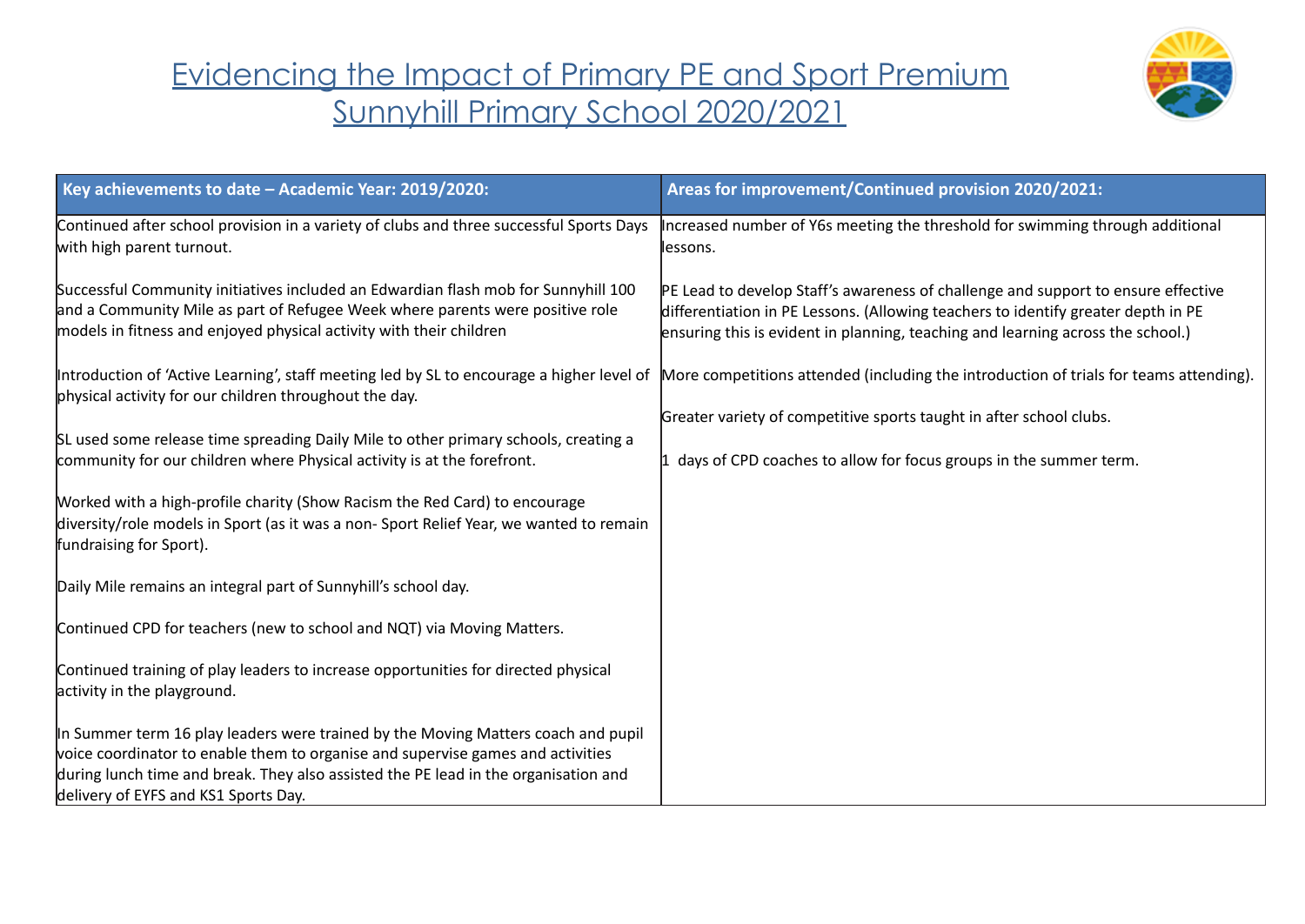## **Due to Covid-19 we could not complete our proposed spending plan. All unachieved actions highlighted in red font.**

| Meeting national curriculum requirements for swimming and water safety.                                                                                                                                                              |          |  |
|--------------------------------------------------------------------------------------------------------------------------------------------------------------------------------------------------------------------------------------|----------|--|
| What percentage of your current Year 6 cohort swim competently, confidently and<br>proficiently over a distance of at least 25 metres?<br>N.B. Even though your pupils may swim in another year please report on their attainment on | $\%$     |  |
| leaving                                                                                                                                                                                                                              |          |  |
| primary school at the end of the summer term 2020.                                                                                                                                                                                   |          |  |
| What percentage of your current Year 6 cohort use a range of strokes effectively [for<br>example, front crawl, backstroke and breaststroke]?                                                                                         | $\%$     |  |
| What percentage of your current Year 6 cohort perform safe self-rescue in different<br>lwater-based situations?                                                                                                                      | $\%$     |  |
| Schools can choose to use the Primary PE and Sport Premium to provide additional<br>provision for swimming but this must be for activity over and above the national<br>curriculum requirements. Have you used it in this way?       | Yes /(No |  |

\*Funding was allocated to send the majority of the 46% who did not meet the threshold for further swimming instruction. (Covid-19)\*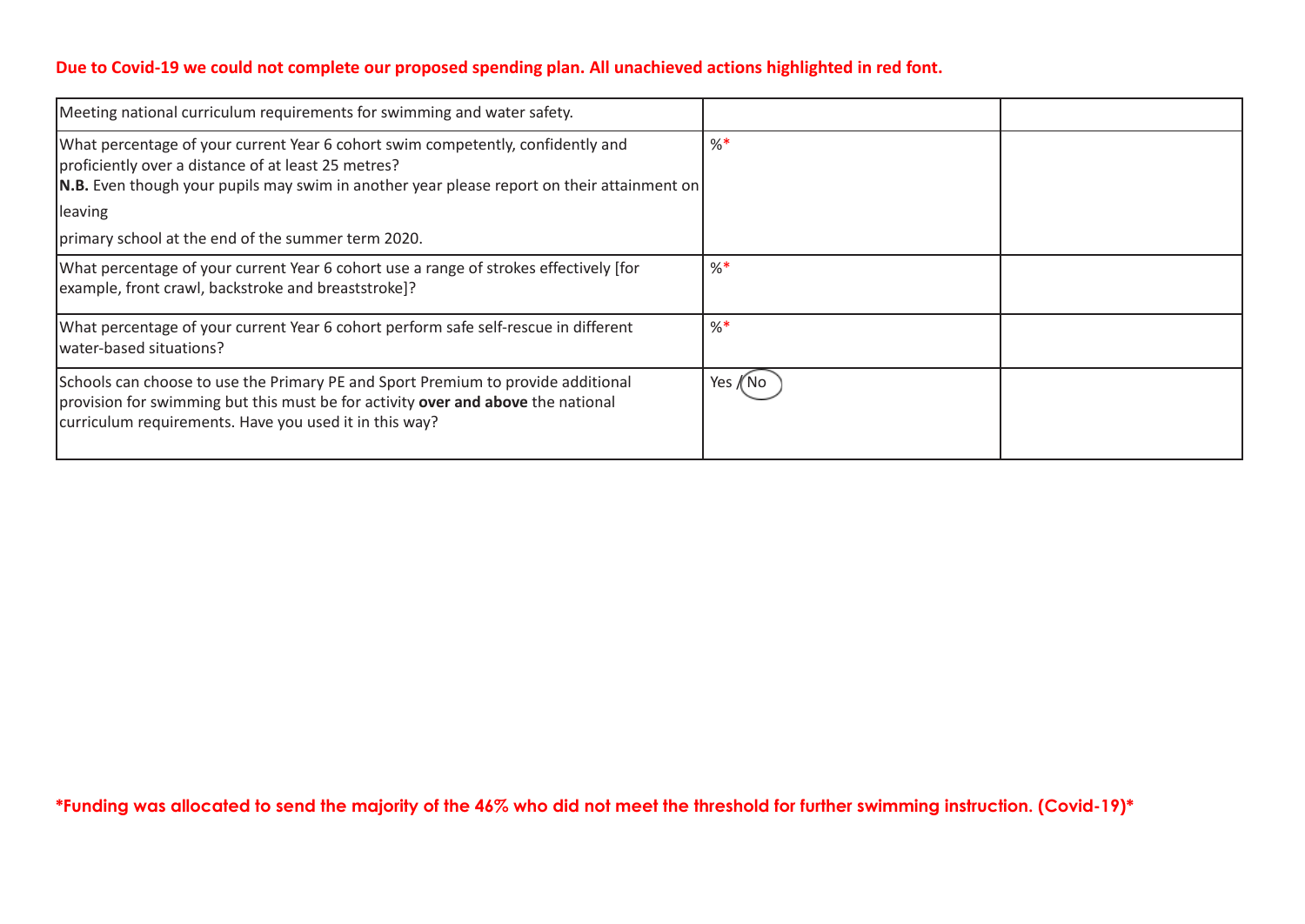| Academic Year: 2020/21                                                                                                                  | Total fund allocated: £18,994+£1,474                                                                                                                                                                    |                                                                                                    | Date Updated: September 2021                                                                                                                                                                                                                                     |                                                                                                                                                                                       |
|-----------------------------------------------------------------------------------------------------------------------------------------|---------------------------------------------------------------------------------------------------------------------------------------------------------------------------------------------------------|----------------------------------------------------------------------------------------------------|------------------------------------------------------------------------------------------------------------------------------------------------------------------------------------------------------------------------------------------------------------------|---------------------------------------------------------------------------------------------------------------------------------------------------------------------------------------|
| Key indicator 1: The engagement of all pupils in regular physical activity - Chief Medical Officer guidelines                           |                                                                                                                                                                                                         |                                                                                                    |                                                                                                                                                                                                                                                                  | Percentage of total allocation:                                                                                                                                                       |
| recommend that primary school pupils undertake at least 30 minutes of physical activity a day in school                                 |                                                                                                                                                                                                         |                                                                                                    |                                                                                                                                                                                                                                                                  | % Listed in Section 3                                                                                                                                                                 |
| Intent                                                                                                                                  | Implementation                                                                                                                                                                                          | <b>Funding</b><br>allocated:                                                                       | Impact                                                                                                                                                                                                                                                           | Sustainability and suggested next<br>steps:                                                                                                                                           |
| Clean-up/Audits of PE Cupboard to<br>ensure the correct resources are<br>available for quality PE lessons.                              | Clear labelling and stock check<br>completely regularly.<br>Working group of staff to maintain<br>PE cupboard half termly.                                                                              | N/A                                                                                                | Ensuring time is not wasted<br>during PE lessons looking for<br>resources.                                                                                                                                                                                       | Continue in 2021/2022 - Use<br>pupil voice groups to support.<br>Share in assemblies the<br>importance of looking after<br>resources as part of whole<br>school core value 'Respect'. |
| SPORT RELIEF Flash mob.<br>Children to have an awareness of<br>charitable enterprise whilst engaging<br>in community physical activity. | SL to choreograph a whole school<br>dance with the School Council.<br>SL to teach to Staff in a morning<br>briefing session.<br>Staff to teach it to individual classes.<br>(Also covered in Section 3) | N/A                                                                                                | Sport as a whole school<br>community. The children's<br>feedback was incredibly positive.<br>It united the children from EYFS<br>to Y6 and they had a variety of<br>positive role models through staff<br>participating. A very memorable<br>whole school event. | Plan a whole school<br>dance/flash mob to be<br>completed at a curriculum<br>celebration.                                                                                             |
| Improvements in children leading<br>effective/active play in the<br>playground.<br>This was adapted in light of the use of<br>bubbles   | Play leaders to receive training with<br>specialist sports coach once a week                                                                                                                            | $1/5$ of Moving<br><b>Matters Cost</b><br>$(E2000 -$<br>already listed in incidents.<br>Section 3) | Children have more to do at<br>playtime, more children are<br>lactive and less behavioural                                                                                                                                                                       | Allow play leaders to plan more<br>playground events with the<br>Pupil Voice Coordinator and be<br>more active in intra-house<br>tournaments including Sports<br>Days.                |
| Purchase additional resources to<br>support and improve active play at<br>llunch times                                                  | New equipment ordered to improve<br>lunchtime provision with a range of<br>activities.<br>New equipment ordered to help<br>promote use of outside learning.                                             | E650                                                                                               |                                                                                                                                                                                                                                                                  |                                                                                                                                                                                       |
| Key indicator 2: The profile of PESSPA being raised across the school as a tool for whole school                                        |                                                                                                                                                                                                         |                                                                                                    |                                                                                                                                                                                                                                                                  | Percentage of total allocation:                                                                                                                                                       |
| improvement                                                                                                                             |                                                                                                                                                                                                         |                                                                                                    |                                                                                                                                                                                                                                                                  | $0.94\%$ $\{\text{£}188.15\}$                                                                                                                                                         |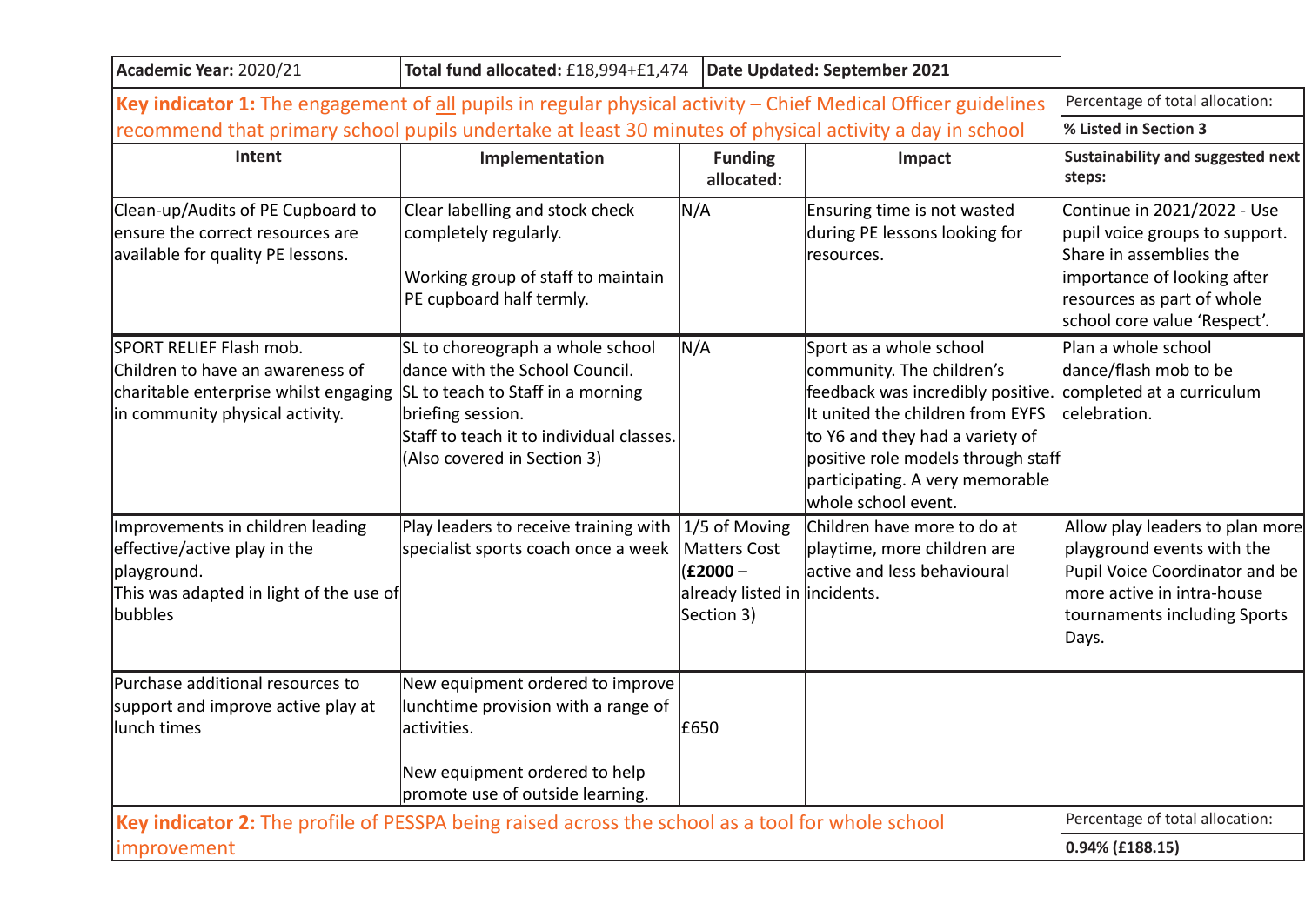| Intent                    | Implementation                                                                                                                                                                                                                                                                                                                                                              | <b>Funding</b><br>allocated: | Impact                                                                                                                                                 | <b>Sustainability and suggested</b><br>next steps:                                                                                                                              |
|---------------------------|-----------------------------------------------------------------------------------------------------------------------------------------------------------------------------------------------------------------------------------------------------------------------------------------------------------------------------------------------------------------------------|------------------------------|--------------------------------------------------------------------------------------------------------------------------------------------------------|---------------------------------------------------------------------------------------------------------------------------------------------------------------------------------|
| Community daily mile.     | Organise event as part of Refugee<br>week. Due to restrictions, it was not SL (1day)<br>possible to invite parents/carers to<br>this event.                                                                                                                                                                                                                                 | £188.15                      | Release time for Pupils used sport / physical<br>activity to promote a community<br>cause.<br>Runs were progressive - further<br>for older year groups | Covid 19                                                                                                                                                                        |
| Timetabling               | Timetabling across a two-form entry N/A<br>school to ensure all classes receive<br>the correct amount of PE provision<br>every term.                                                                                                                                                                                                                                        |                              | Timetables are kept up to date<br>and curriculum maps for PE are<br>circulated to ensure resources<br>can be shared appropriately.                     | Repeat in 2021/22                                                                                                                                                               |
| <b>ROTE Staff Meeting</b> | To develop Staff's awareness of<br>challenge and support to ensure<br>leffective differentiation in PE<br>Lessons. (Allowing teachers to<br>identify greater depth in PE<br>ensuring this is evident in planning,<br>teaching and learning across the<br>school.) St to lead Staff Meeting &<br>work with focus teachers<br>throughout the year on effective<br>Assessment. | N/A                          | Focus teachers are assessing<br>their children and having<br>meaningful conversations in the<br>focus group about support and<br>challenge.            | <b>St</b> to add 'Learning through<br>ROTE?' differentiation policy to<br>Learning Steps document.<br>Assessment for PE document to<br>be share with all staff for<br>2021/2022 |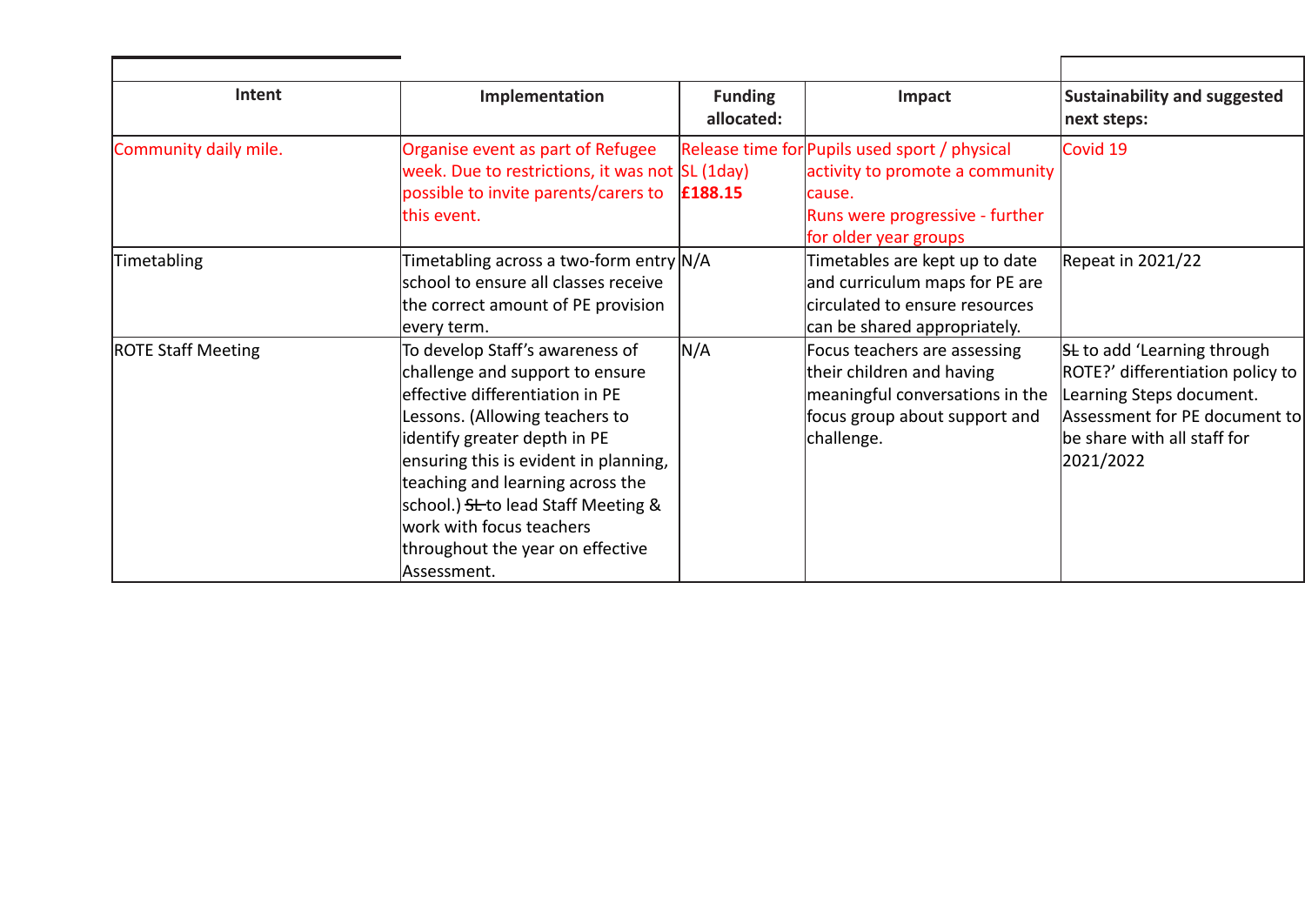| Key indicator 3: Increased confidence, knowledge and skills of all staff in teaching PE and sport                                                                                                                                                                                                                                                                                                                                                                                                                                  |                                                                                                                                                                                                                                                             |                              | Percentage of total allocation:                                                                                                                                                                                                                                                                                                                                                                                                                                                                                                                                                                                                                                                                                                                                                                                                                                                                                                                                     |                                                                              |
|------------------------------------------------------------------------------------------------------------------------------------------------------------------------------------------------------------------------------------------------------------------------------------------------------------------------------------------------------------------------------------------------------------------------------------------------------------------------------------------------------------------------------------|-------------------------------------------------------------------------------------------------------------------------------------------------------------------------------------------------------------------------------------------------------------|------------------------------|---------------------------------------------------------------------------------------------------------------------------------------------------------------------------------------------------------------------------------------------------------------------------------------------------------------------------------------------------------------------------------------------------------------------------------------------------------------------------------------------------------------------------------------------------------------------------------------------------------------------------------------------------------------------------------------------------------------------------------------------------------------------------------------------------------------------------------------------------------------------------------------------------------------------------------------------------------------------|------------------------------------------------------------------------------|
|                                                                                                                                                                                                                                                                                                                                                                                                                                                                                                                                    |                                                                                                                                                                                                                                                             |                              |                                                                                                                                                                                                                                                                                                                                                                                                                                                                                                                                                                                                                                                                                                                                                                                                                                                                                                                                                                     | 75% (£15,000)                                                                |
| Intent                                                                                                                                                                                                                                                                                                                                                                                                                                                                                                                             | Implementation                                                                                                                                                                                                                                              | <b>Funding</b><br>allocated: | Impact                                                                                                                                                                                                                                                                                                                                                                                                                                                                                                                                                                                                                                                                                                                                                                                                                                                                                                                                                              | Sustainability and suggested<br>next steps:                                  |
| Improved confidence of teachers<br>(targeting NQTs and new<br>teachers/new to year group teachers) teaching staff and support their<br>to deliver structured and challenging<br>PE Lessons.<br>24 CPD slots per year<br>We will have 14 classes<br>x 2 Slots for Play Leaders<br>(Autumn/Summer Terms)<br>x4 Slots remaining for Coaches to<br>work with focus groups.<br>Eg.) G&T, Competition Teams, SEN or<br>Low Ability<br>Middle and senior leaders receive<br>training to increase profile and<br>expertise in PE teaching. | Employment of Moving Matters: Friday CPD<br>Specialists to work alongside<br>development.<br>Modelling good practice,<br>observations and provide<br>feedback on teaching (verbal &<br>written), team teaching,<br>assessment, planning and<br>preparation. | £10,000                      | We have two specialist PE teacher<br>(Whole Day) + $1x$ who work collaboratively with our<br>After school club teachers when teaching PE to<br>improve and develop the quality<br>lof PE lessons. Teachers<br>self-evaluate and are evaluated at<br>the end of the process by the<br>specialist sports coaches to<br>measure the impact of this<br>team-teaching approach and<br>provide evidence for any further<br>training needs. Up to date<br>Knowledge of the current PE<br>curriculum. Being able to set<br>appropriate learning outcomes<br>(including challenge).<br>High level of pupil activity during<br>lessons. Ability to impart<br>knowledge and understanding of<br>what is being taught. Knowledge<br>of how to assess pupils in PE.<br>Having clear rules and routines<br>during PE lessons).<br>Regular review meetings with<br>Moving Matters coach. Staff are<br>improving on a week to week basis<br>in confidence and subject<br>knowledge. | Focus of CPD on less experienced<br>teachers or teachers new to<br>Sunnyhill |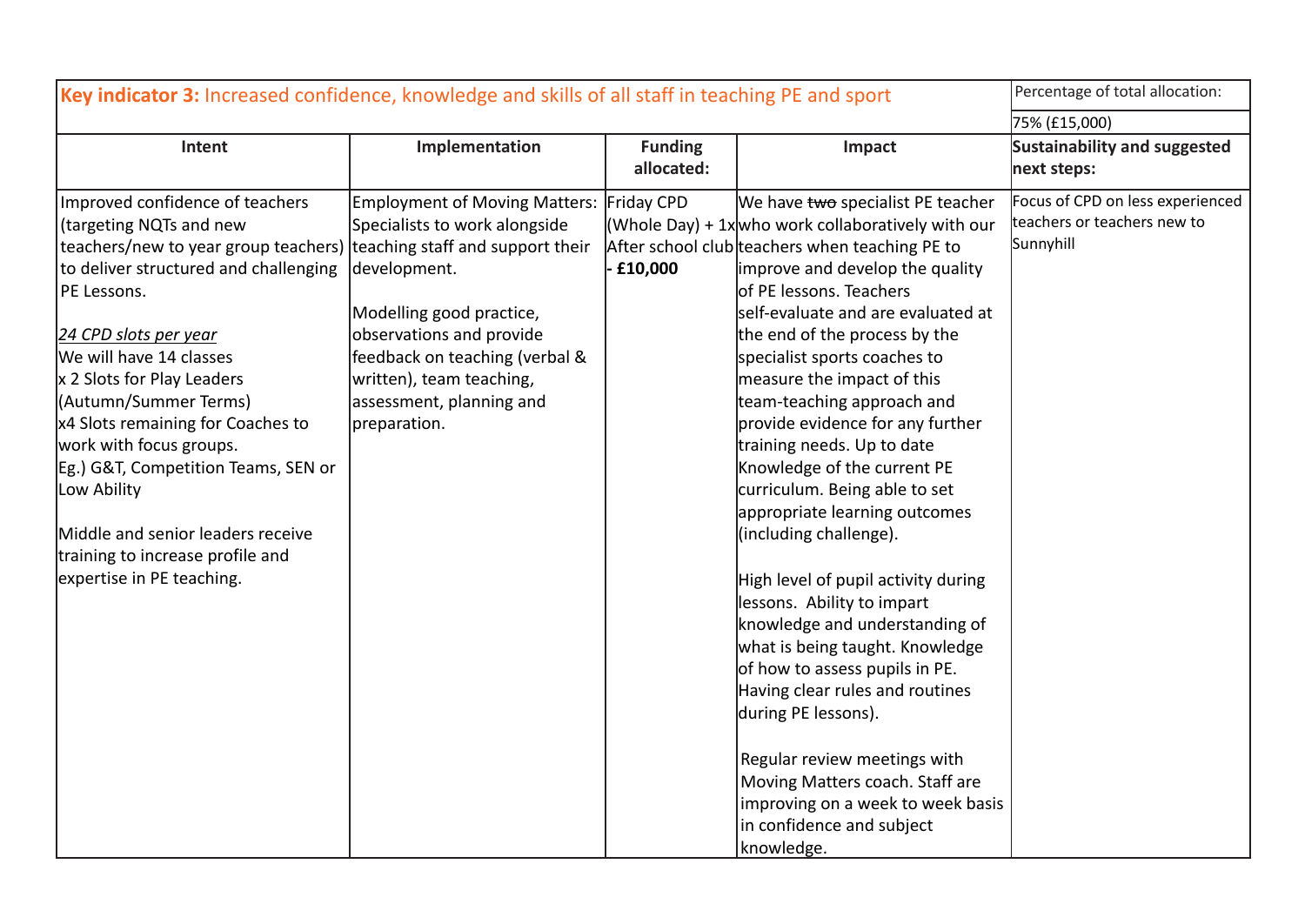|                                                                                                                                                                            |                                                                                                                                                                                                                     |                                                                                                                                            | <b>Staff who have Moving Matters</b><br>training regularly accessing lesson<br>plans for solo sessions. Lasting<br>effects of CPD obvious.<br>Incredibly positive feedback from<br>Sunnyhill Staff about Moving<br><b>Matters Coach</b>         |                                                                                                                                      |
|----------------------------------------------------------------------------------------------------------------------------------------------------------------------------|---------------------------------------------------------------------------------------------------------------------------------------------------------------------------------------------------------------------|--------------------------------------------------------------------------------------------------------------------------------------------|-------------------------------------------------------------------------------------------------------------------------------------------------------------------------------------------------------------------------------------------------|--------------------------------------------------------------------------------------------------------------------------------------|
| Circulating access codes for Moving<br>Matters schemes of works.                                                                                                           | The support of teachers comes<br>with access to all Moving Matters <br>schemes of work and a range of<br>supporting documents which<br>help improve all staff's ability to<br>teach good/outstanding PE<br>lessons. | N/A                                                                                                                                        | Consistent approach to teaching<br>PE. Teachers have planned<br>progression and challenge in<br>lessons. Age appropriate starters.                                                                                                              | Circulate yearly/remind Staff<br>of resource in Staff meetings.<br>Check if new staff members<br>need support with the<br> resource. |
| Sports Relief Flash Mob<br>(Also listed in Section 1)<br><b>Adapted according to Covid-19</b><br>restrictions                                                              | SL to choreograph a whole school N/A<br>dance with the School Council.<br>SL to teach to Staff in a morning<br>briefing session.<br>Staff to teach it to individual<br>classes. (Also covered in Section<br>3)      |                                                                                                                                            | Staff enjoyed a meeting with<br>physical activity, felt confident to<br>take the dance back to their<br>classes to teach. The whole school<br>event was highly successful with<br>every child (Nursery-Y6)<br>performing the routine correctly. | Plan a whole school<br>dance/flash mob to be<br>completed at a curriculum<br>celebration.                                            |
| Key indicator 4: Broader experience of a range of sports and activities offered to all pupils                                                                              |                                                                                                                                                                                                                     |                                                                                                                                            |                                                                                                                                                                                                                                                 | Percentage of total allocation:                                                                                                      |
|                                                                                                                                                                            |                                                                                                                                                                                                                     |                                                                                                                                            |                                                                                                                                                                                                                                                 | 6.27% (£1254.50)                                                                                                                     |
| Intent                                                                                                                                                                     | Implementation                                                                                                                                                                                                      | <b>Funding</b><br>allocated:                                                                                                               | Impact                                                                                                                                                                                                                                          | <b>Sustainability and suggested</b><br>next steps:                                                                                   |
| Run a wide range of afterschool clubs Multisport-KS1(Mixed)<br>for all children.<br>Ensure a termly/half termly<br>changeover of registers to ensure<br>high access rates. | Football Club - KS1/KS2 (Mixed)<br>Basketball - KS2 (Mixed)<br>Hockey - KS2 (Mixed)<br>Netball - Year 5/6 (Mixed)<br>Tennis - KS2-Mixed<br>Tag Rugby – KS2 Mixed<br>Athletics - G&T                                 | Multiskills<br>Hockey <br>Tennis<br>Part of Moving<br><b>Matters Cost</b><br>Basketball-<br>Summer (£225)<br>(SPRING TERM<br>E300 - COVID) | New children are joining clubs each Continue provision of free<br>term, parents have commented on<br>fairer access to clubs, registers are<br>kept up to date and waiting list<br>children regularly achieving places   models.<br>lin clubs.   | ASCs in 2021/2022, try to<br>utilise more staff members to<br>act as club leaders/role                                               |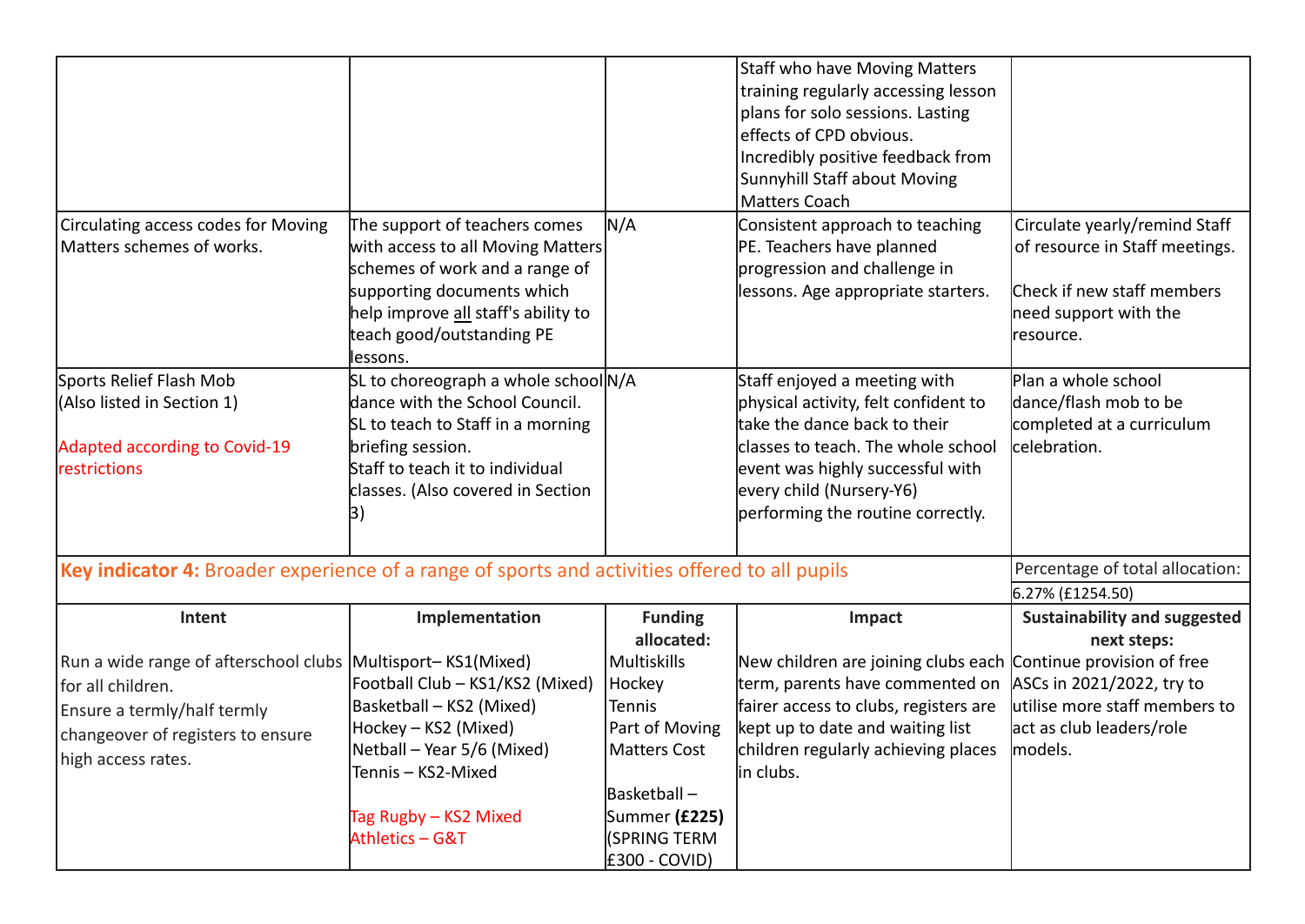| Tokyo Day 2021 | Introduction to a wide range of      | £354.50 | Covid 19 | Covid 19 |
|----------------|--------------------------------------|---------|----------|----------|
|                | <b>Sports</b>                        |         |          |          |
|                | The day will involve 4 different     |         |          |          |
|                | activities (including Olympic and    |         |          |          |
|                | Paralympic sports; boccia,           |         |          |          |
|                | shooting, golf and seated            |         |          |          |
|                | volleyball.)                         |         |          |          |
|                | Every class will learn a traditional |         |          |          |
|                | Japanese martial art called Kata     |         |          |          |
|                | and finish with running races.       |         |          |          |

| Key indicator 5: Increased participation in competitive sport            |                                                   |                            |                                      | Percentage of total allocation:     |
|--------------------------------------------------------------------------|---------------------------------------------------|----------------------------|--------------------------------------|-------------------------------------|
|                                                                          |                                                   |                            |                                      | 3.76% (£752.60)                     |
| Intent                                                                   | Implementation                                    | <b>Funding</b>             | Impact                               | <b>Sustainability and suggested</b> |
|                                                                          |                                                   | Allocated:                 |                                      |                                     |
| Increased participation in competitive Ensure there is a competition for |                                                   | Release for PE             | Children can reflect with coaches    | Continue to participate in          |
| Sport across the key stages.                                             | each key stage in 19/20.                          | <del>Lead</del> – Netball  | and analyse their games.             | Moving Matters Tournaments.         |
|                                                                          |                                                   | <b>Tournament</b>          | Y5/6 team won the 'Fair Play'        |                                     |
|                                                                          | Year 5/6 Netball Tournament                       | £188.15                    | award for their respect to other     |                                     |
|                                                                          | KS1 Multisport                                    |                            | schools and the way they played      |                                     |
|                                                                          |                                                   | Release of Y4              | the game like a team. A child on     |                                     |
|                                                                          | 3/4 Tag Rugby                                     | <del>Teacher for Tag</del> | the team also secured Most           |                                     |
|                                                                          |                                                   | Rugby                      | Valued Player of the tournament.     |                                     |
|                                                                          |                                                   | <del>Tournament</del>      |                                      |                                     |
|                                                                          |                                                   | <del>£188.15</del>         |                                      |                                     |
| Y3/4 Rugby Trials                                                        | The whole Y3/4 cohort to take part Moving Matters |                            | Children were invested in honing     | Increase trials with the support    |
|                                                                          | in rugby trials with Moving Matters Cost          |                            | their skills in these sessions and a | of Moving Matters or the PE         |
|                                                                          | for the competition team selection.               |                            | quality team of 16 children were     | leas to ensure more children        |
|                                                                          | Give children an understanding of                 |                            | selected. Teachers admitted that     | are being considered for            |
|                                                                          | the processes in competitive sport.               |                            | these may not have been the          | competitions. Include this          |
|                                                                          | *Unfortunately, the tournament                    |                            | children selected from general PE    | during PE provision to ensure       |
|                                                                          | was cancelled due to Covid 19*                    |                            | teaching of Tag Rugby.               | children who would not attend       |
|                                                                          |                                                   |                            |                                      | extra-curricular trials will be     |
|                                                                          |                                                   |                            |                                      | considered.                         |